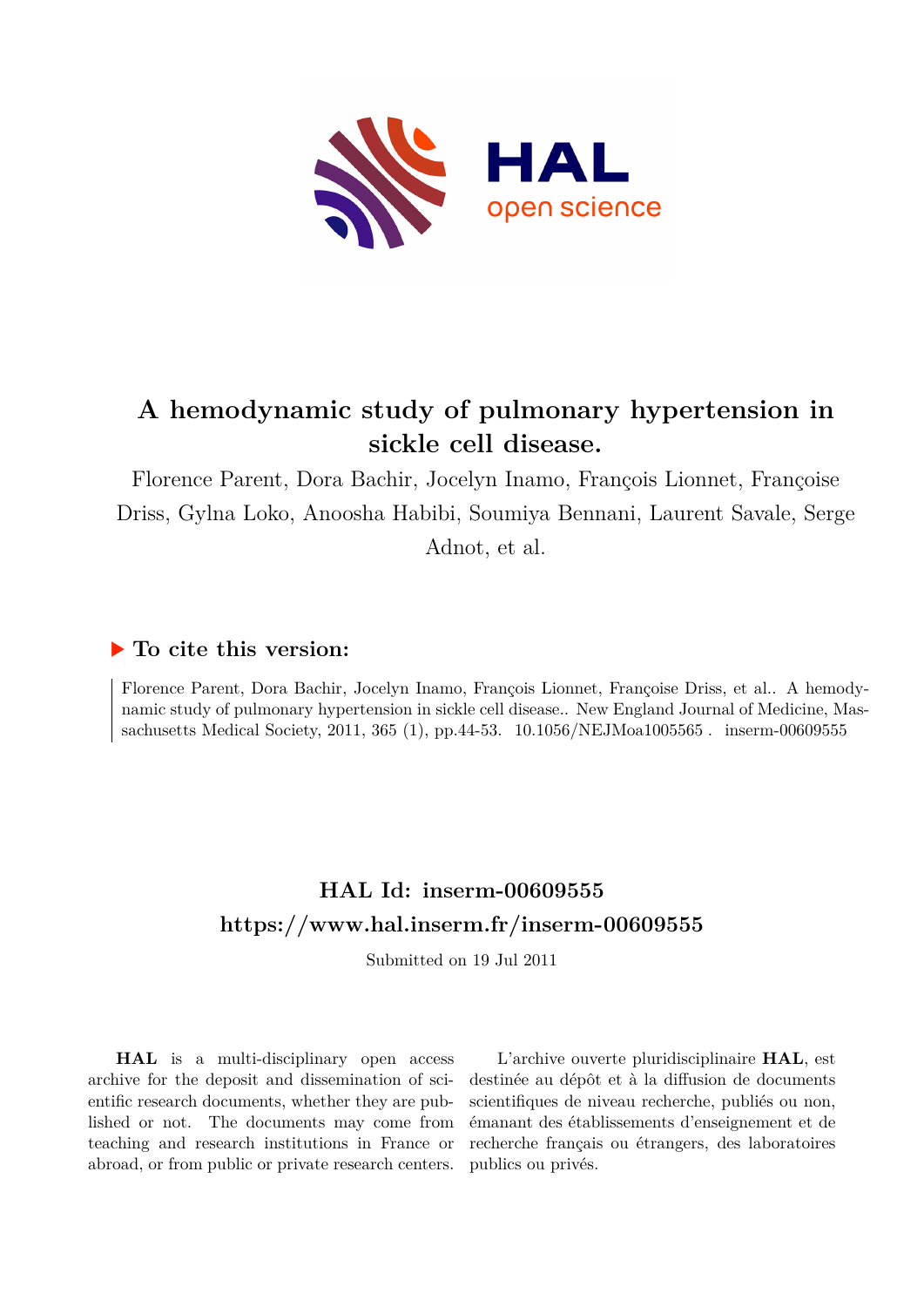#### original article

## A Hemodynamic Study of Pulmonary Hypertension in Sickle Cell Disease

Florence Parent, M.D., Dora Bachir, M.D., Jocelyn Inamo, M.D., François Lionnet, M.D., Françoise Driss, M.D., Gylna Loko, M.D., Anoosha Habibi, M.D., Soumiya Bennani, M.D., Laurent Savale, M.D., Serge Adnot, M.D., Bernard Maitre, M.D., Azzedine Yaïci, M.D., Leila Hajji, M.D., Dermot S. O'Callaghan, M.D., Pierre Clerson, M.D., Robert Girot, M.D., Frederic Galacteros, M.D., and Gerald Simonneau, M.D.

**ABSTRACT** 

#### **BACKGROUND**

The prevalence and characteristics of pulmonary hypertension in adults with sickle cell disease have not been clearly established.

#### **Methods**

In this prospective study, we evaluated 398 outpatients with sickle cell disease (mean age, 34 years) at referral centers in France. All patients underwent Doppler echocardiography, with measurement of tricuspid-valve regurgitant jet velocity. Right heart catheterization was performed in 96 patients in whom pulmonary hypertension was suspected on the basis of a tricuspid regurgitant jet velocity of at least 2.5 m per second. Pulmonary hypertension was defined as a mean pulmonary arterial pressure of at least 25 mm Hg.

#### **Results**

The prevalence of a tricuspid regurgitant jet velocity of at least 2.5 m per second was 27%. In contrast, the prevalence of pulmonary hypertension as confirmed on catheterization was 6%. The positive predictive value of echocardiography for the detection of pulmonary hypertension was 25%. Among the 24 patients with confirmed pulmonary hypertension, the pulmonary-capillary wedge pressure was 15 mm Hg or less (indicating precapillary pulmonary hypertension) in 11 patients. Patients with confirmed pulmonary hypertension were older and had poorer functional capacity and higher levels of N-terminal pro–brain natriuretic peptide than other patients. In contrast, patients who had a tricuspid regurgitant jet velocity of at least 2.5 m per second without pulmonary hypertension and patients with a tricuspid regurgitant jet velocity of less than 2.5 m per second had similar clinical characteristics.

## **Conclusions**

In this study of adults with sickle cell disease, the prevalence of pulmonary hypertension as confirmed on right heart catheterization was 6%. Echocardiographic evaluation alone had a low positive predictive value for pulmonary hypertension. (Funded by the French Ministry of Health and Assistance Publique–Hôpitaux de Paris; ClinicalTrials.gov number, NCT00434902.)

From Université Paris-Sud, Kremlin-Bicêtre (F.P., F.D., A.Y., D.S.O., G.S.); Hôpital Antoine Béclère (F.P., S.B., A.Y., D.S.O., G.S.) and INSERM Unité 999 (F.P., D.S.O., G.S.), Clamart; Hôpital Henri Mondor (D.B., A.H., L.S., S.A., B.M., L.H., F.G.) and INSERM Unité 955 (L.S., S.A., B.M.), Créteil; Hôpital La Meynard, Fort de France (J.I.); Hôpital Tenon, Paris (F.L., R.G.); Hôpital du Lamentin, Lamentin (G.L.); and Orgamétrie Biostatistiques, Roubaix (P.C.) — all in France. Address reprint requests to Dr. Simonneau at the Service de Pneumologie et Réanimation Respiratoire, Hôpital Antoine Béclère, AP-HP Université Paris-Sud, 157 rue de la porte de Trivaux, 92140 Clamart, France, or at gerald.simonneau@abc.aphp.fr.

N Engl J Med 2011;365:44-53. *Copyright © 2011 Massachusetts Medical Society.*

The New England Journal of Medicine

Downloaded from nejm.org at INSERM DISC DOC on July 19, 2011. For personal use only. No other uses without permission.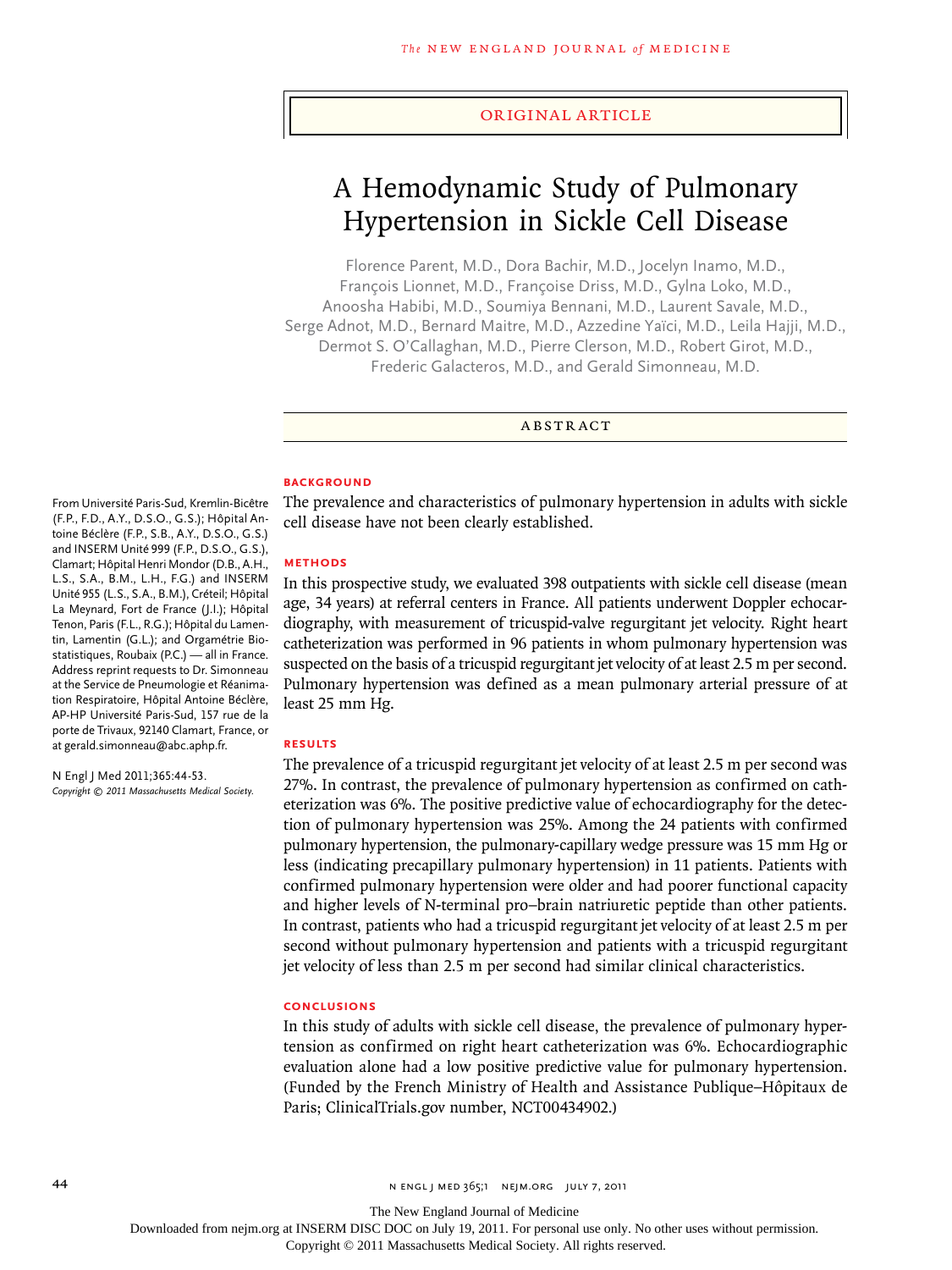I<br>com n several studies, pulmonary hypertension, particularly pulmonary arterial hypertension, has been reported as a frequent complication of sickle cell disease.<sup>1-4</sup> Pulmonary arterial hypertension is characterized by the presence of precapillary pulmonary hypertension in the absence of left-sided heart disease, lung disease, or chronic thromboembolism. On histopathological analysis, pulmonary arterial hypertension is characterized by the proliferation of medial smooth-muscle cells and endothelial cells in the small pulmonary arteries.<sup>5</sup> Pulmonary arterial hypertension may be idiopathic, heritable, or associated with other disorders, such as connective tissue diseases and congenital heart disease.6 In the updated classification of pulmonary hypertension, sickle cell disease appears as a separate entity in the subgroup of cases of pulmonary arterial hypertension associated with identified diseases.<sup>6-8</sup>

In recent studies involving adults with sickle cell disease, the prevalence of pulmonary hypertension (as defined by a tricuspid-valve regurgitant jet velocity of at least 2.5 m per second on Doppler echocardiography) has been as high as 30%.9-12 However, in these studies, the diagnosis of pulmonary hypertension was not systematically confirmed on right heart catheterization, a procedure that is recommended in international guidelines as the standard of care.7,8,13 In screening programs for pulmonary hypertension in highrisk populations, the use of a definition of pulmonary hypertension that is based on the results of echocardiography alone results in a substantial number of false positive diagnoses that are not confirmed on right heart catheterization.<sup>14-16</sup> Hence, invasive hemodynamic assessment is necessary to accurately diagnose pulmonary hypertension. In some studies involving patients with sickle cell disease, a tricuspid regurgitant jet velocity of at least 2.5 m per second independently predicted an increased risk of death.<sup>9-11</sup> However, the proportion of these patients with an abnormally high mean pulmonary arterial pressure is unknown. The use of right heart catheterization also makes it possible to distinguish between precapillary pulmonary hypertension, which is mainly caused by pulmonary arterial hypertension, and postcapillary pulmonary hypertension, which is associated with left-sided heart disease.4,6

The objective of this study was to determine the prevalence of pulmonary hypertension, as assessed on right heart catheterization, in adults

with sickle cell disease in whom the disorder was suspected on the basis of Doppler echocardiography. We also sought to categorize pulmonary hypertension according to its cause.

#### METHODS

## **Study Design**

This prospective, multicenter study was performed in collaboration with three French referral centers for sickle cell disease and the National Reference Center for Pulmonary Hypertension. The study protocol was approved by the ethics committee at each participating center. The study was funded by the French Ministry of Health and the Delegation for Clinical Research of the Assistance Publique–Hôpitaux de Paris. The sponsors had no role in the design or conduct of the study. Data were collected by investigators at each study center.

### **Study Patients**

Patients with sickle cell disease who were 18 years of age or older were recruited from the three referral centers. All patients were homozygous for hemoglobin S or had  $S\beta^0$  thalassemia. Only outpatients in stable condition were included. Exclusion criteria were severe renal insufficiency, severe liver disease, and chronic restrictive lung disease (Fig. 1). All patients provided written informed consent. Details regarding the selection and evaluation of patients are provided in the Supplementary Appendix, available with the full text of this article at NEJM.org.

## **Echocardiography and Right Heart Catheterization**

We performed transthoracic echocardiography in all patients as a screening test for pulmonary hypertension.17-19 We used continuous-wave Doppler sampling of the peak tricuspid-valve regurgitant jet velocity to calculate the pulmonary arterial systolic pressure, as described previously.20-22 (For details, see the Supplementary Appendix.) We then performed right heart catheterization in all patients with a tricuspid regurgitant jet velocity of at least 2.5 m per second.

On the basis of the results of echocardiography and right heart catheterization, we classified patients into three groups (Fig. 1). Patients in group 1 had either a tricuspid regurgitant jet velocity of less than 2.5 m per second or a tricuspid regurgitant jet velocity that could not be measured, without other echocardiographic signs of

n engl j med 365;1 nejm.org july 7, 2011 45

The New England Journal of Medicine

Downloaded from nejm.org at INSERM DISC DOC on July 19, 2011. For personal use only. No other uses without permission.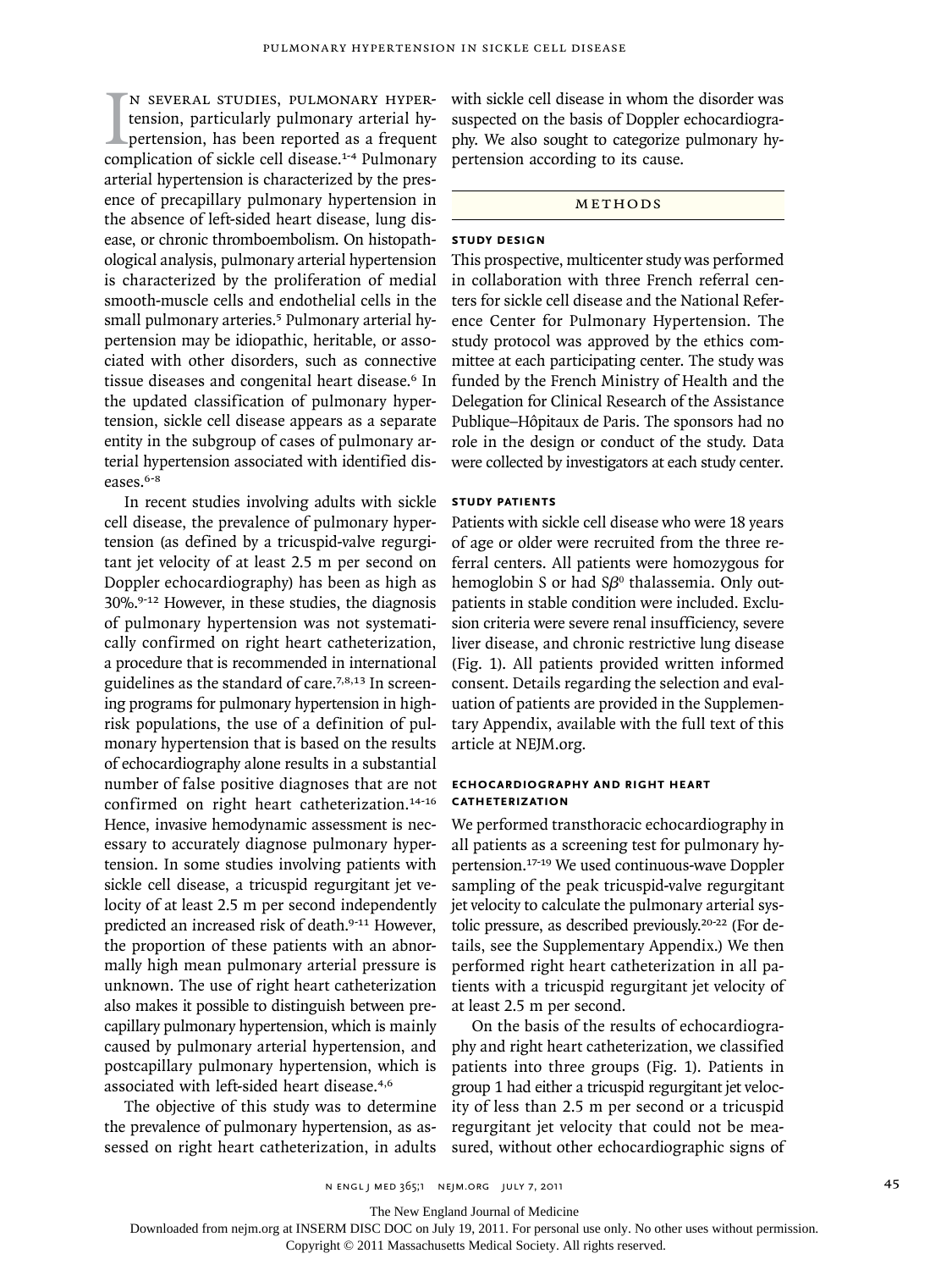#### The NEW ENGLAND JOURNAL of MEDICINE



pulmonary hypertension or a decrease in the dif-sion on catheterization (mean pulmonary arterial

fusion capacity for carbon monoxide corrected for pressure, <25 mm Hg). Patients in group 3 had alveolar volume. Patients in group 2 had a tricus-a tricuspid regurgitant jet velocity of at least pid regurgitant jet velocity of at least 2.5 m per 2.5 m per second with confirmed pulmonary hysecond without confirmed pulmonary hyperten-pertension (mean pulmonary arterial pressure,

The New England Journal of Medicine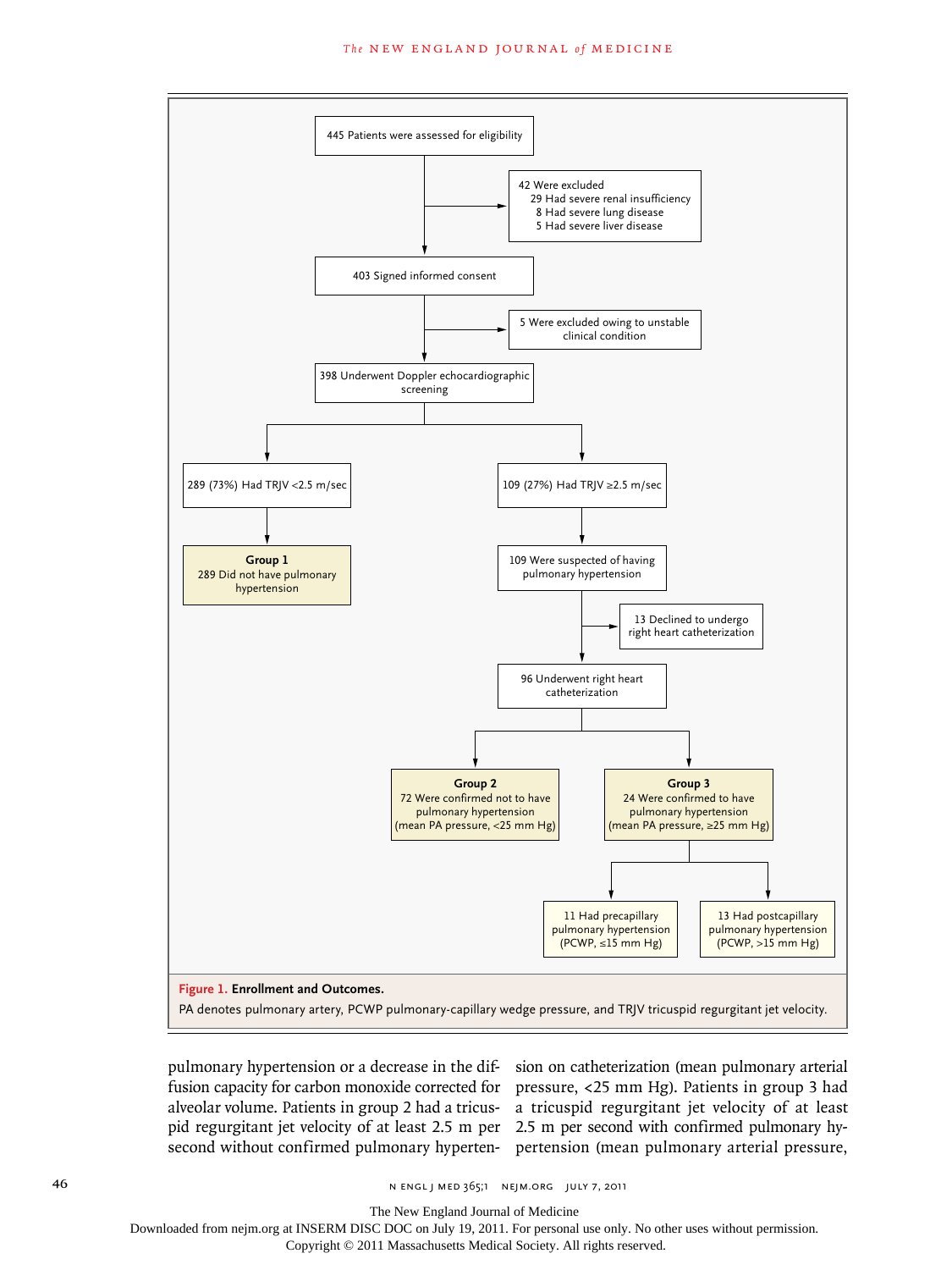≥25 mm Hg). Patients in group 3 were further classified as having either precapillary pulmonary hypertension (pulmonary-capillary wedge pressure, ≤15 mm Hg) or postcapillary pulmonary hypertension (pulmonary-capillary wedge pressure, >15 mm Hg).<sup>6</sup>

### **Follow-up**

We performed prospective follow-up evaluations with scheduled annual appointments with physicians for 3 years. For patients who died during follow-up, the date and cause of death were documented.

## **Statistical Analysis**

We used Pearson's correlation coefficient to quantify the correlation between the estimation of systolic pulmonary arterial pressure on echocardiography and the measurement on catheterization. For intergroup comparisons, we used analysis of variance, Student's t-test, or the Wilcoxon test for continuous variables, depending on the number of groups for comparison and on the normality of the distribution. For categorical data, we used the chi-square test or Fisher's exact test, depending on the expected number of patients in each cell. To adjust for multiple comparisons, we performed post hoc Bonferroni tests for continuous variables. The type I error risk was partitioned for categorical variables (with a threshold of 0.025 for each comparison). For exploratory purposes, we performed a nonparametric classification and regression tree analysis<sup>23</sup> to evaluate the use of the 6-minute walk distance, the level of N-terminal pro–brain natriuretic peptide (NT-proBNP), and the tricuspid regurgitant jet velocity as a means of selecting patients for right heart catheterization (for details, see the Supplementary Appendix). A P value of less than 0.05 was considered to indicate statistical significance for all tests other than the multiplecomparisons analysis.

## R esult s

#### **Study Patients**

From February 2007 through March 2009, we evaluated 445 patients who met the predefined inclusion criteria (Fig. 1). Of these patients, 42 were excluded because of serious coexisting illnesses, and the remaining 403 patients consented to participate in the trial; 5 patients were subsequently excluded because of an unstable clinical condition. The remaining 398 patients underwent Doppler echocardiographic screening. Thirteen patients who were scheduled to undergo catheterization declined to participate. The baseline characteristics of the remaining 385 patients who were evaluated according to the study protocol are shown in Table 1. All 403 patients who provided consent were included in the follow-up analysis. The mean (±SD) follow-up period was 26±6 months and was similar for the three subgroups of patients.

## **Prevalence of Pulmonary Hypertension**

Among the 398 patients who underwent echocardiography, 109 (27%) had a peak tricuspid regurgitant jet velocity of at least 2.5 m per second (Fig. 1). Among the 96 patients who then underwent catheterization, 24 (25%) had confirmed pulmonary hypertension. There was a significant correlation between the estimation of pulmonary arterial systolic pressure on echocardiography and measurement during catheterization (Fig. 2). However, the strength of this correlation was only moderate, as reflected in the correlation coefficient ( $r = 0.645$ ).

## **Characteristics of the Patients**

The characteristics of patients according to subgroup (as defined in the Methods section) are shown in Table 2. Patients in group 1 and group 2 were similar with respect to the frequency of complications of sickle cell disease and factors reflecting the presence of hemolysis. Functional characteristics (including the New York Heart Association [NYHA] functional class and the 6-minute walk distance) and NT-proBNP levels were also similar in the two groups. However, patients in group 2 were significantly older and had a higher serum creatinine level than those in group 1.

Patients in group 3 (i.e., those with pulmonary hypertension, as confirmed on catheterization) differed markedly from patients without pulmonary hypertension. As compared with patients in groups 1 and 2, those in group 3 were significantly older and had significantly higher levels of lactate dehydrogenase and aspartate aminotransferase. In addition, the 24 patients with confirmed pulmonary hypertension also had a highly significant reduction in the 6-minute walk distance, a worse NYHA functional class, and a significantly increased NT-proBNP level, as compared with the other patients. The patients with pulmonary hypertension also had an increased frequency of leg ulcers, but there was no signifi-

The New England Journal of Medicine

Downloaded from nejm.org at INSERM DISC DOC on July 19, 2011. For personal use only. No other uses without permission.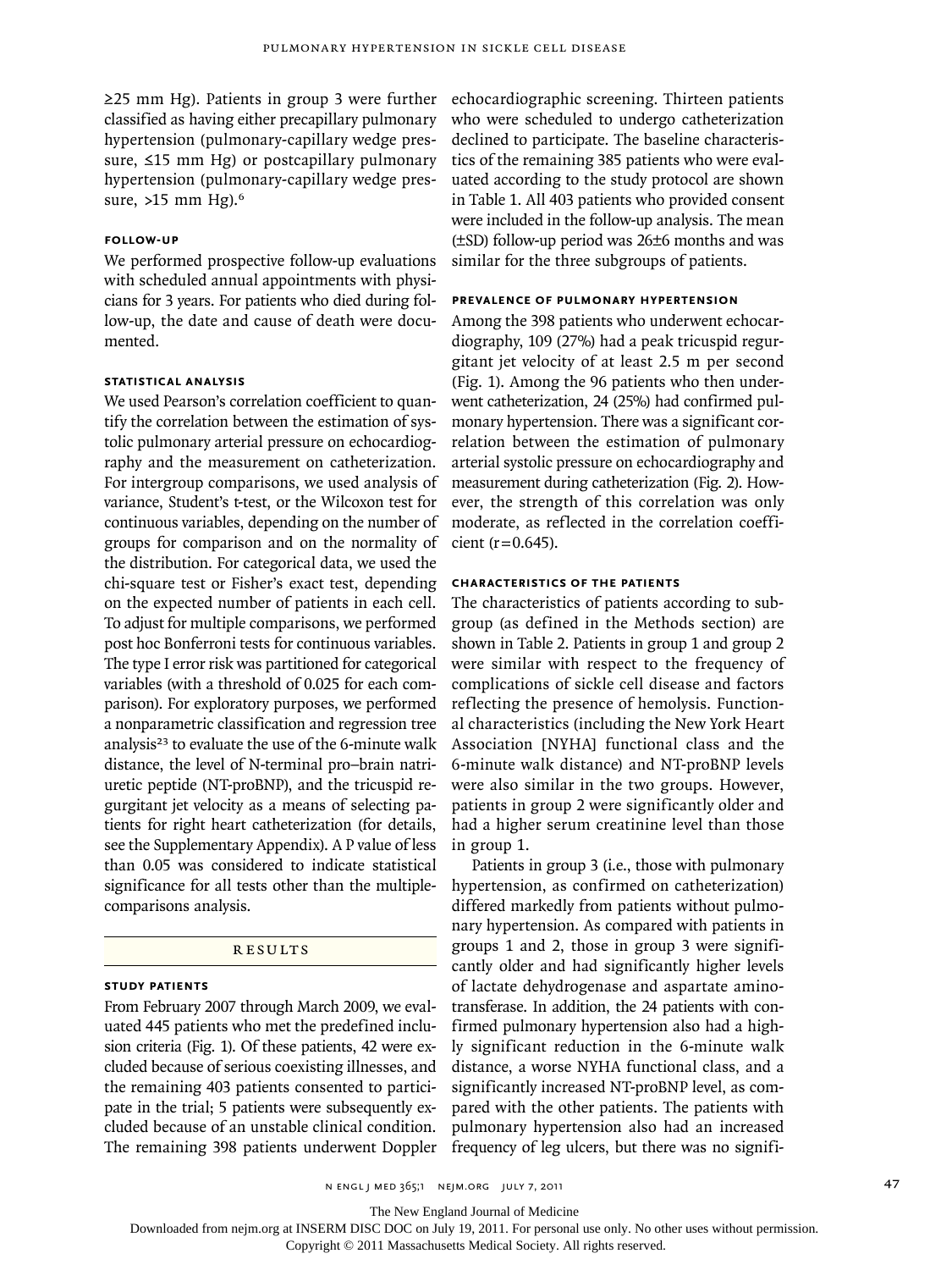| Table 1. Characteristics of the Patients at Baseline.*  |                                     |                 |  |  |  |  |
|---------------------------------------------------------|-------------------------------------|-----------------|--|--|--|--|
| Characteristic                                          | No. of Patients<br><b>Evaluated</b> | Value           |  |  |  |  |
| Disease phenotype — no. $(\%)$                          | 385                                 |                 |  |  |  |  |
| Hemoglobin SS                                           |                                     | 379 (98)        |  |  |  |  |
| $S\beta^0$ thalassemia                                  |                                     | 6(2)            |  |  |  |  |
| $Age - yr$                                              | 385                                 | $34 \pm 10$     |  |  |  |  |
| Female sex - no. (%)                                    | 385                                 | 232 (60)        |  |  |  |  |
| Body-mass index                                         | 384                                 | $22 + 3$        |  |  |  |  |
| Tricuspid regurgitant jet velocity - m/sec              | 385                                 | $2.3 \pm 0.4$   |  |  |  |  |
| Blood pressure - mm Hg                                  | 377                                 |                 |  |  |  |  |
| Systolic                                                |                                     | $118 + 16$      |  |  |  |  |
| Diastolic                                               |                                     | $66 + 11$       |  |  |  |  |
| Oxygen saturation - %                                   | 309                                 | $95+3$          |  |  |  |  |
| History of vaso-occlusive crisis - no. (%) <sup>+</sup> | 374                                 | 333 (89)        |  |  |  |  |
| History of acute chest syndrome $-$ no. (%)             | 380                                 | 239 (63)        |  |  |  |  |
| History of stroke $-$ no. (%)                           | 375                                 | 19(5)           |  |  |  |  |
| History of hypertension — no. $(\%)$                    | 201                                 | 21(10)          |  |  |  |  |
| History of renal dysfunction - no. (%)                  | 385                                 | 98 (25)         |  |  |  |  |
| History of leg ulcers $-$ no. (%)                       | 377                                 | 67(18)          |  |  |  |  |
| History of priapism - no. (% of men)                    | 153                                 | 55 (36)         |  |  |  |  |
| Hydroxyurea therapy - (%)                               | 385                                 | 90(23)          |  |  |  |  |
| Regular transfusion program - no. (%)                   | 385                                 | 23(6)           |  |  |  |  |
| Hemoglobin - g/dl                                       | 383                                 | $8.8 \pm 1.5$   |  |  |  |  |
| White-cell count $-$ no./mm <sup>3</sup>                | 384                                 | 9,700±4,900     |  |  |  |  |
| Platelet count - no./mm <sup>3</sup>                    | 384                                 | 390,000±145,000 |  |  |  |  |
| Blood urea nitrogen - mg/dl                             | 378                                 | $9.8 + 5.3$     |  |  |  |  |
| Creatinine - mg/dl                                      | 385                                 | $0.73 \pm 0.26$ |  |  |  |  |
| Lactate dehydrogenase - multiple of ULN                 | 368                                 | $1.9 + 0.9$     |  |  |  |  |
| Bilirubin - mg/dl                                       |                                     |                 |  |  |  |  |
| Total                                                   | 382                                 | $3.45 \pm 3.16$ |  |  |  |  |
| <b>Direct</b>                                           | 380                                 | $0.64 \pm 0.46$ |  |  |  |  |
| Aspartate aminotransferase - U/liter                    | 383                                 | $40 + 20$       |  |  |  |  |
| Alanine aminotransferase - U/liter                      | 383                                 | $25 + 18$       |  |  |  |  |
| Alkaline phosphatase - U/liter                          | 380                                 | $94 + 48$       |  |  |  |  |

\* Plus–minus values are means ±SD. Shown are the baseline characteristics of the patients who were evaluated according to the study protocol. The body-mass index is the weight in kilograms divided by the square of the height in meters. To convert the values for blood urea nitrogen to millimoles per liter, multiply by 0.357. The creatinine clearance was determined with the use of the Cockcroft formula. To convert the values for creatinine to micromoles per liter, multiply by 88.4. To convert the values for bilirubin to micromoles per liter, multiply by 17.1. ULN denotes upper limit of the normal range.

† Vaso-occlusive crisis was defined as pain related to sickle cell disease that required consultation at the emergency department or hospitalization.

cant difference in the incidence of other disease complications.

Hemodynamic findings in the 96 patients who underwent catheterization are shown in Table 3.

The 24 patients with confirmed pulmonary hypertension (group 3) had a higher tricuspid regurgitant jet velocity and significantly higher pulmonary arterial systolic and diastolic pressures on

The New England Journal of Medicine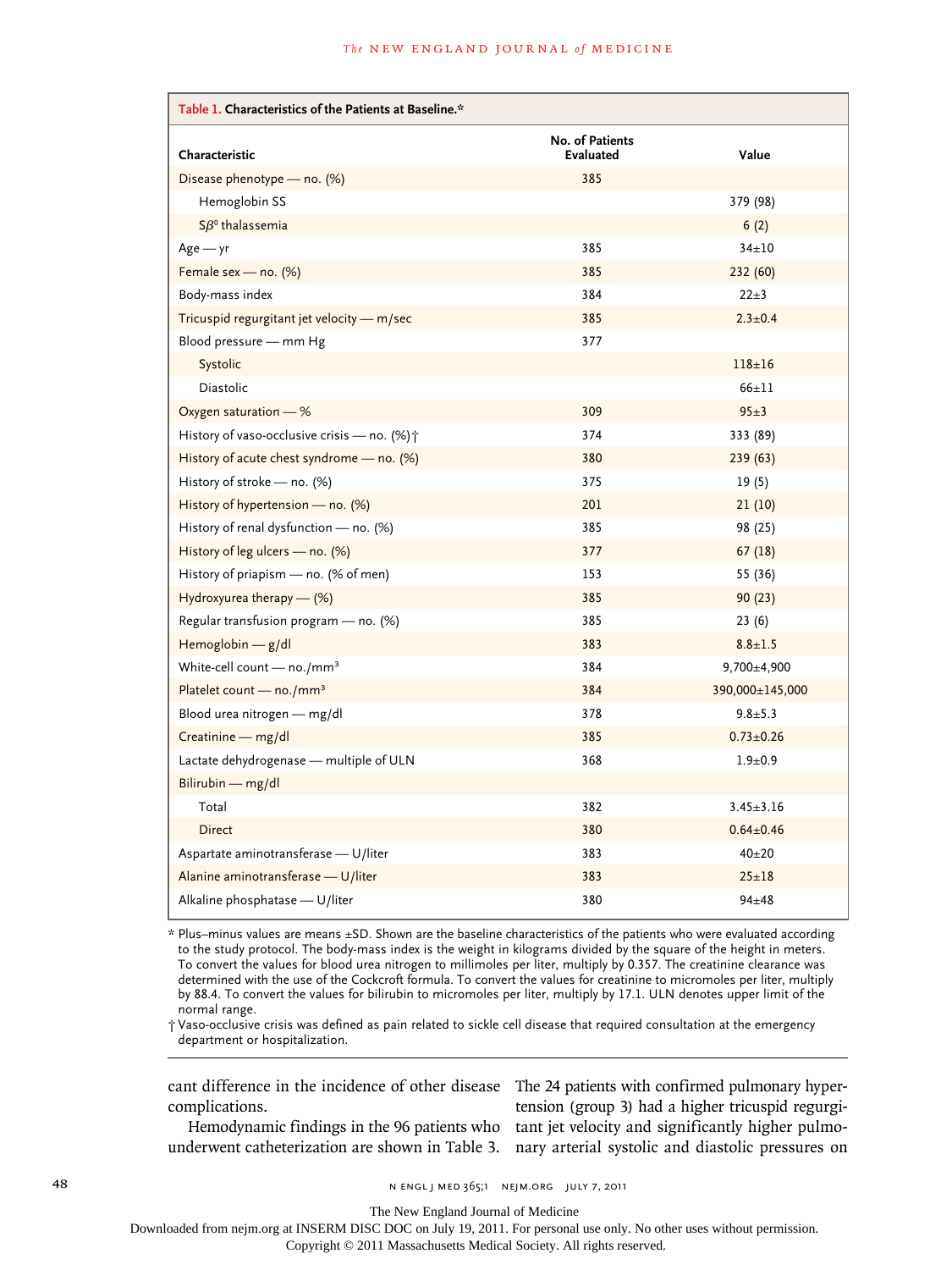catheterization than the 72 patients without confirmed pulmonary hypertension (group 2). Cardiac output was increased in both groups. Pulmonary vascular-resistance levels were significantly lower in group 2 than in group 3.

According to the prespecified definitions, 11 patients had precapillary pulmonary hypertension, and 13 patients had postcapillary pulmonary hypertension. The severity of pulmonary hypertension in patients with precapillary pulmonary hypertension was usually mild or moderate, with a high cardiac output. Only 6 of the 11 patients with precapillary pulmonary hypertension had a pulmonary vascular resistance of 160 dyn·sec·cm−5 or higher, the classic criterion for pulmonary arterial hypertension.<sup>24</sup>

## **Assessment of Echocardiography as a Screening Test**

With a peak tricuspid regurgitant jet velocity of at least 2.5 m per second as a cutoff value for the selection of patients for catheterization, the positive predictive value of echocardiography for the detection of pulmonary hypertension was 25% (Fig. 1A in the Supplementary Appendix). In light of the updated guidelines for the use of echocardiography in screening for pulmonary hypertension,<sup>25</sup> we retrospectively analyzed the performance of a cutoff value for a tricuspid regurgitant jet velocity of at least 2.9 m per second for the selection of patients for catheterization. On the basis of this higher cutoff value, the number of catheterizations would have been reduced from 96 to 22, and the positive predictive value would have been increased from 25% to 64% (Fig. 1B in the Supplementary Appendix). However, with this higher threshold value, the false negative rate would have been at least 42%.

We performed an exploratory analysis that used a combination of the tricuspid regurgitant jet velocity, the NT-proBNP level, and the 6-minute walk distance to select patients for catheterization (for details, see the Supplementary Appendix). For this analysis, test characteristics were determined on the assumption that patients with a tricuspid regurgitant jet velocity of 2.9 m or more per second or with a tricuspid regurgitant velocity between 2.5 and 2.8 m per second plus either an NT-proBNP level of at least 164.5 pg per milliliter or a 6-minute walk distance of less than 333 m would undergo catheterization. On the basis of this approach, the positive predictive value was 62%, and the false negative rate was at least 7%.



#### **Figure 2. Correlation between Pulmonary Arterial Systolic Pressure as Estimated on Doppler Echocardiography and as Measured on Right Heart Catheterization.**

Shown are data points for all 96 patients who underwent right heart catheterization. However, some patients had identical results, so data points for these patients are superimposed. The dashed line indicates the line of identity.

## **Adverse Events**

Three episodes of vasoocclusive crisis occurred in three patients shortly after catheterization, necessitating brief hospitalizations. There were no permanent sequelae related to these events.

During follow-up, 6 of 403 patients (2%) died. Four of the 6 deaths occurred in association with a vasoocclusive crisis and acute chest syndrome. Of the patients who died, 1 was in group 1, 1 was in group 2, 3 were in group 3, and 1 was in the group of 13 patients with a tricuspid regurgitant velocity of at least 2.5 m per second who declined to undergo right heart catheterization. Details regarding these deaths are provided in the Supplementary Appendix.

#### Discussion

In this study of adults with sickle cell disease, the prevalence of a tricuspid regurgitant jet velocity of at least 2.5 m per second on echocardiography was 27%, a rate consistent with those in other studies.9-12 In contrast, the prevalence of pulmonary hypertension that was confirmed on right heart catheterization was only 6%. Approximately

n engl j med 365;1 nejm.org july 7, 2011 49

The New England Journal of Medicine

Downloaded from nejm.org at INSERM DISC DOC on July 19, 2011. For personal use only. No other uses without permission.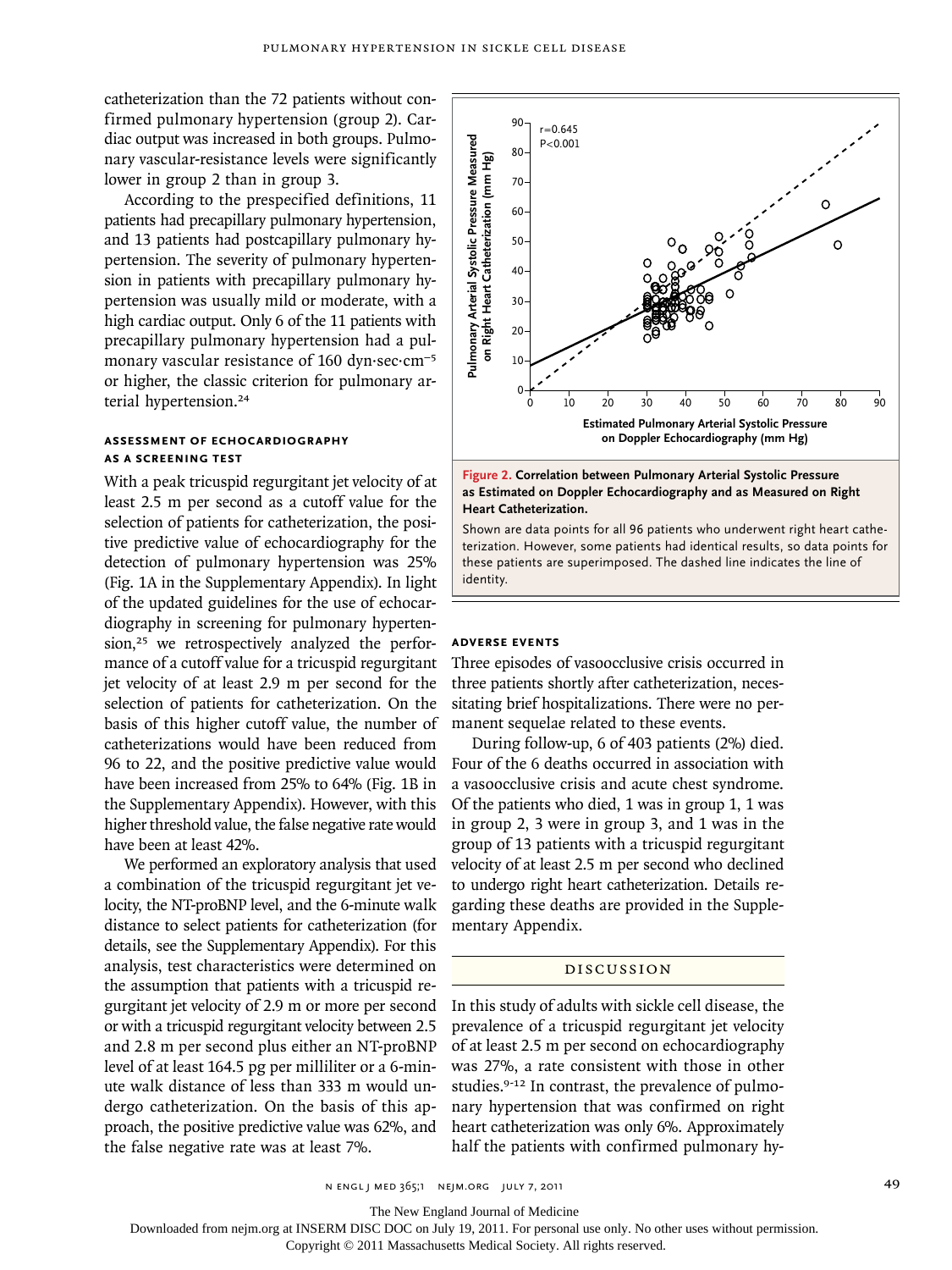| Table 2. Characteristics of the Patients, According to Subgroup.* |                        |                     |                       |          |  |  |  |
|-------------------------------------------------------------------|------------------------|---------------------|-----------------------|----------|--|--|--|
| Characteristic                                                    | Group 1<br>$(N = 289)$ | Group 2<br>$(N=72)$ | Group 3<br>$(N = 24)$ | P Value; |  |  |  |
| $Age - yr$                                                        | $33 + 9$               | 36±11立              | 45±10☆                | < 0.001  |  |  |  |
| History of vaso-occlusive crisis - %                              | 91                     | 85<br>82            |                       | 0.13     |  |  |  |
| History of acute chest syndrome - %                               | 60                     | 68<br>78            |                       | 0.72     |  |  |  |
| History of leg ulcers $-$ %                                       | 16                     | 10                  | 64立                   | < 0.001  |  |  |  |
| History of priapism - % of men                                    | 36                     | 37                  | 29                    | 1.00     |  |  |  |
| Hydroxyurea therapy - %                                           | 23                     | 28                  | 12                    | 0.31     |  |  |  |
| Hemoglobin $-$ g/dl                                               | $8.8 \pm 1.5$          | $8.7 \pm 1.6$       | $8.0 + 1.8$           | 0.42     |  |  |  |
| Lactate dehydrogenase - multiple of ULN                           | $1.8 + 0.8$            | $1.8 + 0.8$         | $3.0 \pm 1.4$ :       | < 0.001  |  |  |  |
| Aspartate aminotransferase - U/liter                              | $38 + 18$              | $42 \pm 17$         | 58±35‡∫               | < 0.001  |  |  |  |
| Bilirubin - mg/dl                                                 |                        |                     |                       |          |  |  |  |
| Total                                                             | $3.4 \pm 2.6$          | $3.6 + 5.0$         | $3.5 \pm 2.0$         | 0.87     |  |  |  |
| Direct                                                            | $0.64 \pm 0.47$        | $0.64 \pm 0.35$     | 0.94±0.90式            | 0.02     |  |  |  |
| Indirect                                                          | $2.8 \pm 2.4$          | $3.0 + 5.0$         | $2.6 \pm 1.6$         | 0.80     |  |  |  |
| Creatinine - mg/dl                                                | $0.70 \pm 0.25$        | $0.84 \pm 0.24$     | $0.83 \pm 0.35$       | 0.001    |  |  |  |
| Alkaline phosphatase - U/liter                                    | $90+42$                | $93 + 47$           | 136±86±∫              | < 0.001  |  |  |  |
| Alanine aminotransferase - U/liter                                | $25 + 18$              | $27 + 20$           | $25\pm9$              | 0.74     |  |  |  |
| New York Heart Association class - %                              |                        |                     |                       | < 0.001  |  |  |  |
| I or II                                                           | 94                     | 93                  | 62‡∫                  |          |  |  |  |
| III or IV                                                         | 6                      | $\overline{7}$      | 38式                   |          |  |  |  |
| Six-minute walk distance $-m\P$                                   | $520 + 88$             | $527 + 62$          | 404±94让               | < 0.001  |  |  |  |
| $NT-proBNP$ pg/ml                                                 | $96 \pm 123$           | $95 + 77$           | 961±2067☆             | < 0.001  |  |  |  |

\* Plus–minus values are means ±SD. Study groups were defined according to the values for tricuspid regurgitant jet velocity on Doppler echocardiography and the results of right heart catheterization. Patients in group 1 had a tricuspid regurgitant jet velocity of less than 2.5 m per second. Patients in group 2 had a tricuspid regurgitant jet velocity of at least 2.5 m per second without confirmed pulmonary hypertension on right heart catheterization. Patients in group 3 had a tricuspid regurgitant jet velocity of at least 2.5 m per second and confirmed pulmonary hypertension on right heart catheterization. The creatinine clearance was determined with the use of the Cockcroft formula. To convert the values for creatinine to micromoles per liter, multiply by 88.4. To convert the values for bilirubin to micromoles per liter, multiply by 17.1. NT-proBNP denotes N-terminal pro–brain natriuretic peptide, and ULN upper limit of the normal range.

† P values are for overall comparisons of the three study groups and were calculated with the use of analysis of variance and post hoc Bonferroni tests for continuous variables and chi-square tests or Fisher's exact test with partition of type I error risk for categorical variables.

‡ P<0.025 for the comparison with group 1.

§ P<0.025 for the comparison with group 2.

¶The 6-minute walk distance was evaluated in 311 patients.

‖ The NT-proBNP level was evaluated in 275 patients.

pertension had precapillary pulmonary hypertension. If we had included the 47 patients with severe end-organ damage or clinical instability who underwent initial screening (Fig. 1), the prevalence of pulmonary hypertension might have been higher. Given the high prevalence of sickle cell disease in many regions, this complication may affect a large worldwide population.

The correlation between pulmonary arterial pressure as estimated on echocardiography and as

measured on right heart catheterization was only moderately good in our study. When a threshold tricuspid regurgitant jet velocity of 2.5 m per second was used to define pulmonary hypertension, the positive predictive value of echocardiography was only 25%. If pulmonary hypertension had been defined at a higher threshold, a tricuspid regurgitant jet velocity of 2.9 m per second, the positive predictive value of echocardiography would have improved, but several patients with

50 **N ENGL J MED 365;1 NEIM.ORG JULY 7, 2011** 

The New England Journal of Medicine

Downloaded from nejm.org at INSERM DISC DOC on July 19, 2011. For personal use only. No other uses without permission.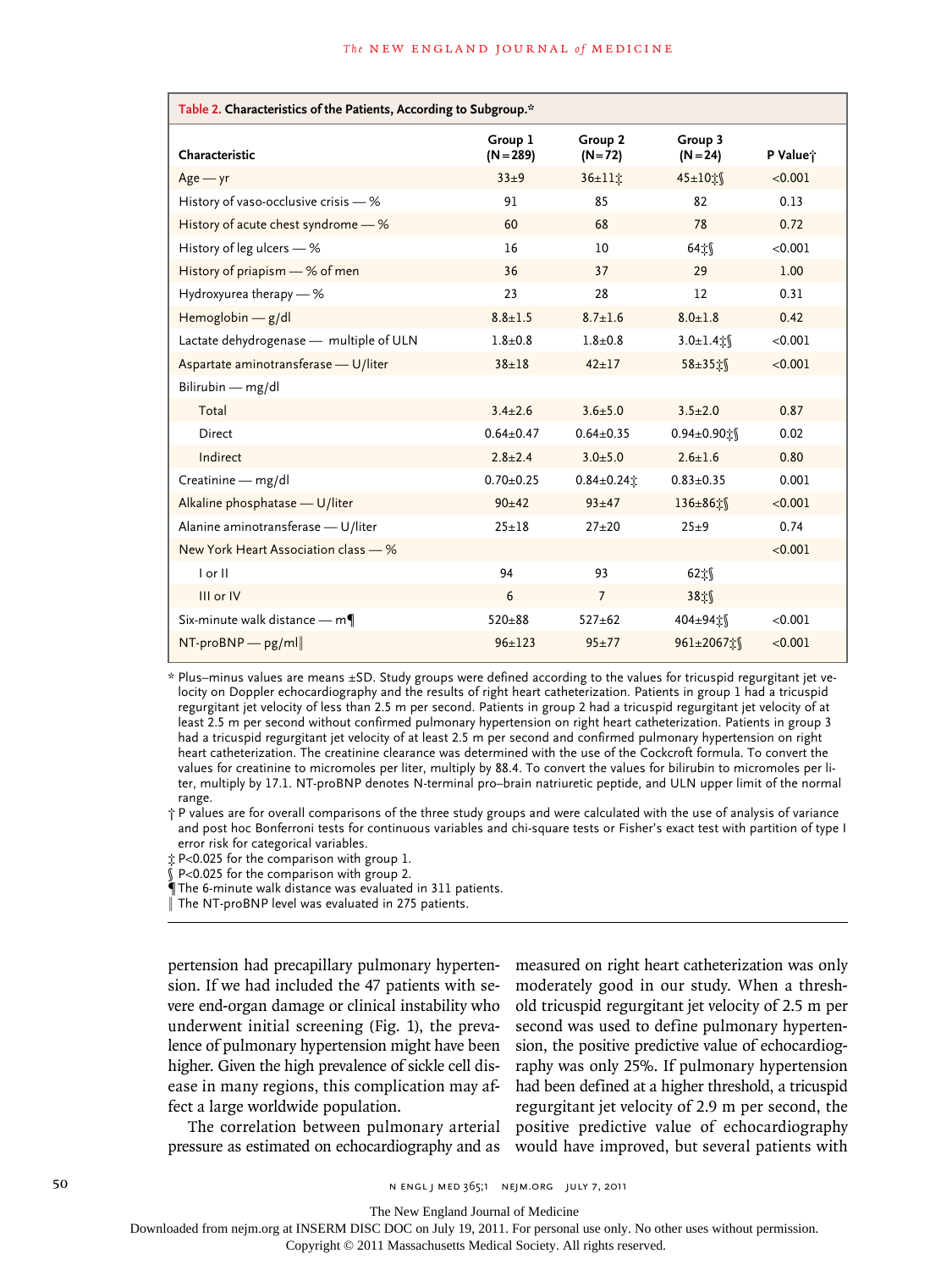**Table 3. Hemodynamic, Echocardiographic, Functional, and NT-proBNP Data for 96 Patients Who Underwent Right Heart Catheterization.\***

| Variable                                                  | Group 2<br>$(N = 72)$ | Group 3<br>$(N = 24)$ | P Value <sup>*</sup> | Precapillary<br>Pulmonary<br>$(N=11)$ | Postcapillary<br>Pulmonary<br>Hypertension; Hypertension;<br>$(N = 13)$ |
|-----------------------------------------------------------|-----------------------|-----------------------|----------------------|---------------------------------------|-------------------------------------------------------------------------|
| Patients who were evaluated (% of all study patients)     | 19                    | 6                     |                      | 3                                     | 3                                                                       |
| Tricuspid regurgitant jet velocity (m/sec)                | $2.7+0.2$             | $3.1 + 0.4$           | 0.001                | $3.1 + 0.5$                           | $3.0 + 0.4$                                                             |
| Mean pulmonary arterial pressure (mm Hg)                  | $19 + 3$              | $30+6$                | < 0.001              | $28 + 4$                              | $32 + 7$                                                                |
| Pulmonary arterial systolic pressure (mm Hg)              | $28 + 4$              | $44+7$                | < 0.001              | $43 + 7$                              | $45 + 8$                                                                |
| Pulmonary arterial diastolic pressure (mm Hg)             | $12 + 3$              | $19 + 6$              | < 0.001              | $15+5$                                | $22 + 6$                                                                |
| Right atrial pressure (mm Hg)                             | $7 + 2$               | $10+6$                | < 0.001              | $5 + 2$                               | $13\pm5$                                                                |
| Pulmonary-capillary wedge pressure (mm Hg)                | $11+3$                | $16+7$                | < 0.001              | $10+3$                                | $21+5$                                                                  |
| Cardiac output (liter/min)                                | $8.4 \pm 2.1$         | $8.7 + 1.9$           | 0.60                 | $8.2 + 16$                            | $9.1 + 2.1$                                                             |
| Pulmonary vascular resistance (dyn-sec-cm <sup>-5</sup> ) | $72 + 26$             | $138 + 58$            | < 0.001              | $178 + 55$                            | $104 + 26$                                                              |
| New York Heart Association class (%)                      |                       |                       | < 0.001              |                                       |                                                                         |
| $I$ or $II$                                               | 93                    | 62                    |                      | 55                                    | 69                                                                      |
| III or IV                                                 | 7                     | 38                    |                      | 45                                    | 31                                                                      |
| Six-minute walk distance (m)                              | $527 + 62$            | $404 + 94$            | < 0.001              | $406 + 107$                           | $403 + 87$                                                              |
| $NT-proBNP$ ( $pg/ml$ )                                   | $95 + 77$             | $961 + 2067$          | < 0.001              | $1443 + 2884$                         | $479 + 557$                                                             |

\* Patients in group 2 had a tricuspid regurgitant jet velocity of at least 2.5 m per second without confirmed pulmonary hypertension on right heart catheterization. Patients in group 3 had a tricuspid regurgitant jet velocity of at least 2.5 m per second and confirmed pulmonary hypertension on right heart catheterization. Data from patients in group 1 with a tricuspid regurgitant jet velocity of less than 2.5 m per second are not listed because they did not undergo right heart catheterization. NT-proBNP denotes N-terminal pro–brain natriuretic peptide.

† P values were calculated with the use of Student's t-test, except for the comparison of NT-proBNP levels, which was performed with the use of the Wilcoxon test, and the comparison of the functional New York Heart Association class, which was performed with the use of Fisher's exact test.

‡ Precapillary pulmonary hypertension is defined as a mean pulmonary arterial pressure of at least 25 mm Hg and a pulmonary-capillary wedge pressure of 15 mm Hg or less. Postcapillary pulmonary hypertension is defined as a mean pulmonary arterial pressure of at least 25 mm Hg and a pulmonary-capillary wedge pressure of more than 15 mm Hg. Chronic thromboembolic pulmonary hypertension was ruled out on the basis of normal or nearly normal results on a ventilation–perfusion lung scan in all patients with precapillary pulmonary hypertension.

§ Pulmonary vascular resistance was calculated as ([mean pulmonary arterial pressure–pulmonary-capillary wedge pressure] $\div$ cardiac output)  $\times 80$ .

detected with such a threshold. We could not determine the false negative rate from our findings, since patients with a tricuspid regurgitant velocity of less than 2.5 m per second did not undergo right heart catheterization and some cases of pulmonary hypertension may not have been identified. Nonetheless, the use of the tricuspid regurgitant jet velocity on echocardiography as a single screening tool for the selection of patients for right heart catheterization does not appear to be ideal, whatever threshold is selected. There may be several reasons for the discrepancy between these two methods, including the imprecision of the echocardiographic measurement, inherent mended if the NT-proBNP level was at least

pulmonary hypertension would not have been physiological variations in pulmonary hemodynamics, and the interval between echocardiography and catheterization (a median delay of 15 days).

> As an alternative approach, we conducted an exploratory analysis to evaluate the use of tricuspid regurgitant velocity on echocardiography together with the NT-proBNP level and the 6-minute walk distance to select patients for right heart catheterization. In the resulting algorithm, right heart catheterization was recommended if the patient had a tricuspid regurgitant velocity of 2.9 m or more per second; for patients with a tricuspid regurgitant velocity between 2.5 and 2.8 m per second, right heart catheterization was recom-

 $N$  engl j med 365;1 nejm.org july 7, 2011 51

The New England Journal of Medicine

Downloaded from nejm.org at INSERM DISC DOC on July 19, 2011. For personal use only. No other uses without permission.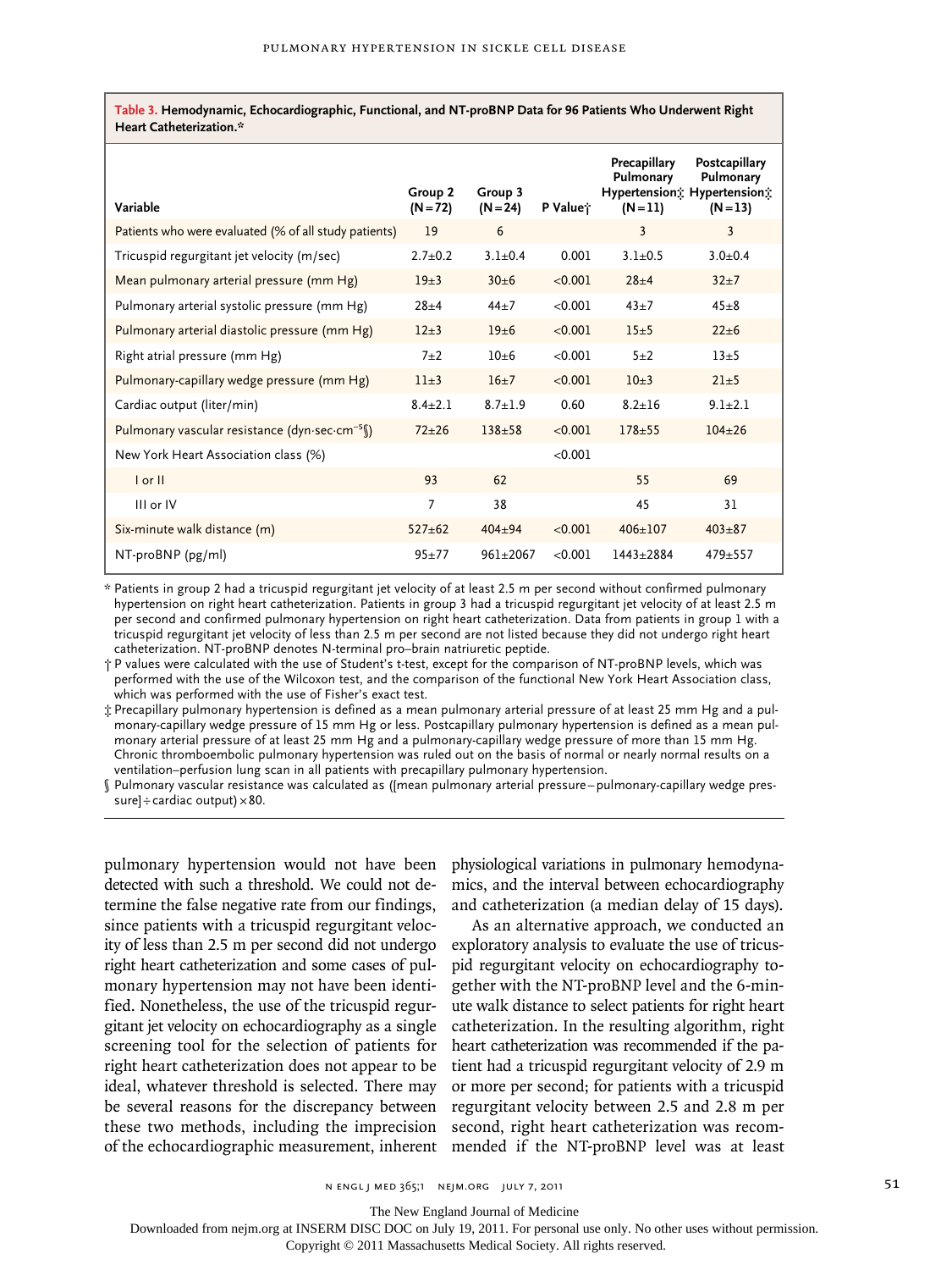164.5 pg per milliliter or the 6-minute walk distance was less than 333 m. This approach would have been more accurate in selecting patients for right heart catheterization than using a tricuspid regurgitant velocity of 2.9 m per second alone. However, this algorithm is a provisional model derived directly from our own data. Given the limited number of patients in some of the subgroups in our study, and given the fact that this algorithm has not been validated in other patients with sickle cell disease, it cannot be considered suitable for general clinical application.

As has previously been reported, patients with sickle cell disease and precapillary pulmonary hypertension had a less marked increase in mean pulmonary arterial pressure, higher values of cardiac output, and lower levels of pulmonary vascular resistance than did patients with idiopathic pulmonary arterial hypertension.4 Despite having less severe hemodynamic impairment, these patients nonetheless had a clinically significant functional limitation, as assessed according to NYHA functional class (with 45% of patients in class III or IV) and a marked decrease in the 6-minute walk distance (mean, 406 m). This poor exercise tolerance, despite only mild or moderate pulmonary hypertension, is probably multifactorial. Anemia, intrinsic cardiac disease, pulmonary vascular disease with oxygen desaturation, and musculoskeletal problems may all contribute to worsening of functional status.

The role of hemolysis in the pathogenesis of pulmonary hypertension in patients with sickle cell disease remains controversial.<sup>26</sup> In our study, data regarding biologic markers of hemolysis were discordant. Hemoglobin and indirect bilirubin levels were similar in patients with confirmed pulmonary hypertension and in those without pulmonary hypertension. In contrast, we observed in patients with confirmed pulmonary hypertension significantly increased lactate dehydrogenase and aspartate aminotransferase levels, which may also be influenced by liver dysfunction. Further studies are needed to clarify the role of hemolysis in pulmonary hypertension in patients with sickle cell disease.

In our study, the overall rate of death was 2%, which was significantly lower than the rate of 5.3% reported in a previous study by Gladwin et al.,9 involving adults with sickle cell disease in the United States, despite similar mean follow-up periods in the two studies (26 months and 18 months, respectively). Such a discrepancy in mortality may be partially explained by our exclusion of patients with severe lung or liver disease or renal insufficiency. The French and U.S. study populations also differed with respect to the frequency of vascular complications, which occurred less often in our patients. Lastly, patients in the U.S. study were recruited through community outreach programs and advertising campaigns, whereas our patients were recruited from referral centers.

In conclusion, in a study of adult outpatients with stable sickle cell disease, we found that the prevalence of pulmonary hypertension, as detected on initial echocardiographic screening and confirmed by right heart catheterization, was 6%. Echocardiographic evaluation alone with the use of the tricuspid regurgitant velocity as a threshold criterion had a low positive predictive value for pulmonary hypertension. The optimal approach for screening such patients for right heart catheterization remains uncertain.

Supported by the French Ministry of Health and the Delegation for Clinical Research of the Assistance Publique–Hôpitaux de Paris.

Disclosure forms provided by the authors are available with the full text of this article at NEJM.org.

We thank Dr. David Montani for his assistance in the preparation of the manuscript.

#### **References**

**3.** Castro O, Hoque M, Brown BD. Pulmonary hypertension in sickle cell disease: cardiac catheterization results and survival. Blood 2003;101:1257-61.

**4.** Anthi A, Machado RF, Jison ML, et al. Hemodynamic and functional assessment of patients with sickle cell disease and pulmonary hypertension. Am J Respir Crit Care Med 2007;175:1272-9.

**5.** Humbert M, Sitbon O, Simonneau G. Treatment of pulmonary arterial hypertension. N Engl J Med 2004;351:1425-36. **6.** Simonneau G, Robbins IM, Beghetti M, et al. Updated clinical classification of pulmonary hypertension. J Am Coll Cardiol 2009;54:Suppl:S43-S54.

**7.** Galiè N, Hoeper MM, Humbert M, et

al. Guidelines for the diagnosis and treatment of pulmonary hypertension. Eur Respir J 2009;34:1219-63.

**8.** Galiè N, Hoeper MM, Humbert M, et al. Guidelines for the diagnosis and treatment of pulmonary hypertension: The Task Force for the Diagnosis and Treatment of Pulmonary Hypertension of the European Society of Cardiology (ESC) and the European Respiratory Society (ERS), endorsed by the International Society of Heart and Lung Transplantation (ISHLT). Eur Heart J 2009;30:2493-537.

52 N ENGL J MED 365;1 NEIM.ORG JULY 7, 2011

The New England Journal of Medicine

Downloaded from nejm.org at INSERM DISC DOC on July 19, 2011. For personal use only. No other uses without permission.

**<sup>1.</sup>** Sutton LL, Castro O, Cross DJ, Spencer JE, Lewis JF. Pulmonary hypertension in sickle cell disease. Am J Cardiol 1994; 74:626-8.

**<sup>2.</sup>** Haque AK, Gokhale S, Rampy BA, Adegboyega P, Duarte A, Saldana MJ. Pulmonary hypertension in sickle cell hemoglobinopathy: a clinicopathologic study of 20 cases. Hum Pathol 2002;33:1037-43.